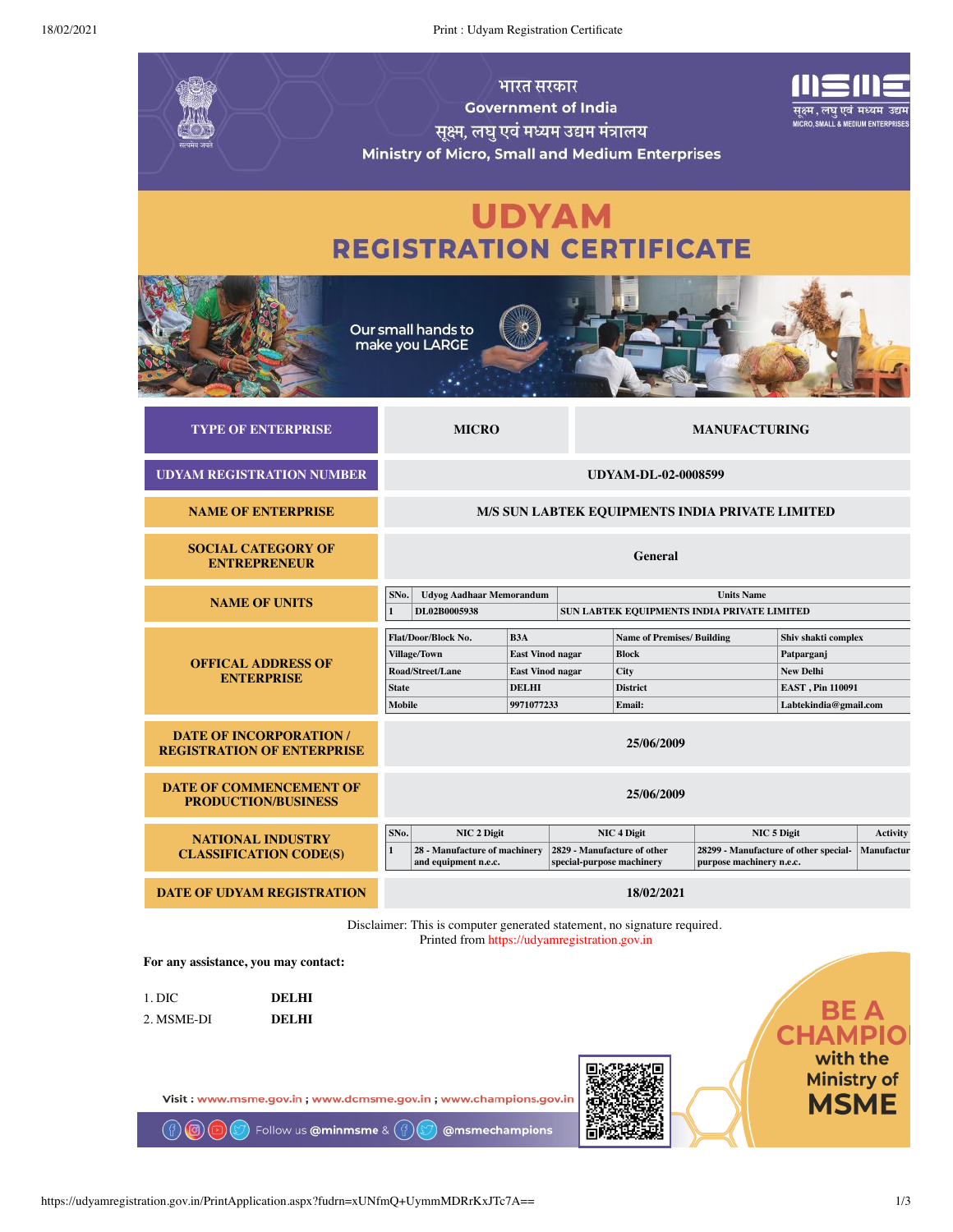18/02/2021 Print : Udyam Registration Certificate



MICRO, SMALL & MEDIUM ENTERPRISES

सूक्ष्म, लघु एवं मध्यम उद्यम मंत्रालय

Ministry of Micro, Small and Medium Enterprises

**Udyam Registration Number : UDYAM-DL-02-0008599**

| <b>Type of Enterprise   MICRO</b>  |                                                           | <b>Major Activity</b>                                               | Manufacturing                                                    |
|------------------------------------|-----------------------------------------------------------|---------------------------------------------------------------------|------------------------------------------------------------------|
|                                    | <b>Type of Organisation</b> Private Limited Company       | <b>Name of Enterprise</b>                                           | <b>M/S SUN LABTEK EQUIPMENTS</b><br><b>INDIA PRIVATE LIMITED</b> |
| <b>Owner Name</b>                  | M/S SUN LABTEK EQUIPMENTS<br><b>INDIA PRIVATE LIMITED</b> |                                                                     | <b>PAN</b> AANCS2354P                                            |
| <b>ITR for Previous Year</b> Yes   |                                                           |                                                                     | <b>ITR Type</b> ITR $-3, 5, 6$                                   |
| Do you have GSTIN Yes              |                                                           |                                                                     | <b>Mobile No.</b> 9971077233                                     |
|                                    | <b>Email Id</b> Labtekindia@gmail.com                     | <b>Social Category</b> General                                      |                                                                  |
| Gender                             | Male                                                      | Specially Abled(DIVYANG)   No                                       |                                                                  |
| Date of Incorporation   25/06/2009 |                                                           | Date of Commencement of $ 25/06/2009$<br><b>Production/Business</b> |                                                                  |

#### **Bank Details**

|                                           | <b>Bank Name   HDFC Bank</b>  |
|-------------------------------------------|-------------------------------|
|                                           | <b>IFS Code   HDFC0000922</b> |
| <b>Bank Account Number 09222320000719</b> |                               |

### **Employment Details**

| Male $ 8 $             |  |
|------------------------|--|
| Female $\vert 0 \vert$ |  |
| Other $ 0 $            |  |
| Total $ 8 $            |  |

## **Investment in Plant and Machinery OR Equipment (in Rs.)**

| Written Down Value (WDV) as on 31st March of the Previous Year 2018-19 (A)                                  | 3500171  |
|-------------------------------------------------------------------------------------------------------------|----------|
| Exclusion of cost of Pollution Control, Research & Development and Industrial Safety Devices during 2018-19 | 50000    |
| Net Investment in Plant and Machinery OR Equipment $[(A)-(B)]$                                              | 3450171  |
| Total Turnover (A) during 2018-19                                                                           | 14338180 |
| Export Turnover (B) during 2018-19                                                                          | 1511977  |
| Net Turnover $[(A)-(B)]$                                                                                    | 12826203 |

#### **Unit(s) Details**

Ιſ

| <b>SN</b> | <b>Unit Name</b>                                      | Flat                | Building            | <b>Village/Town</b>              | <b>Block</b> | Road                                | <b>City</b>      | Pin    | <b>State</b>                   | <b>District</b> |
|-----------|-------------------------------------------------------|---------------------|---------------------|----------------------------------|--------------|-------------------------------------|------------------|--------|--------------------------------|-----------------|
|           | <b>SUN LABTEK EOUIPMENTS INDIA</b><br>PRIVATE LIMITED | O.<br>$\circ$<br>o. | LONI<br><b>ROAD</b> | MOHAN NAGAR.<br><b>SAHIBABAD</b> |              | LONI ROAD<br><b>INDUSTRIAL AREA</b> | <b>GHAZIABAD</b> | 201005 | <b>UTTAR</b><br><b>PRADESH</b> | GHAZIABAD       |

# **Official address of Enterprise**

| <b>Flat/Door/Block No.</b> | B <sub>3</sub> A | Name of Premises/ Building | Shiv shakti complex           |  |
|----------------------------|------------------|----------------------------|-------------------------------|--|
| <b>Village/Town</b>        | East Vinod nagar | <b>Block</b>               | Patparganj                    |  |
| Road/Street/Lane           | East Vinod nagar | <b>City</b>                | New Delhi                     |  |
| <b>State</b>               | DELHI            | <b>District</b>            | $\parallel$ EAST, Pin: 110091 |  |
| <b>Mobile</b>              | 9971077233       | <b>Email:</b>              | Labtekindia@gmail.com         |  |

 $\mathbb{I}$ 

# **National Industry Classification Code(S)**